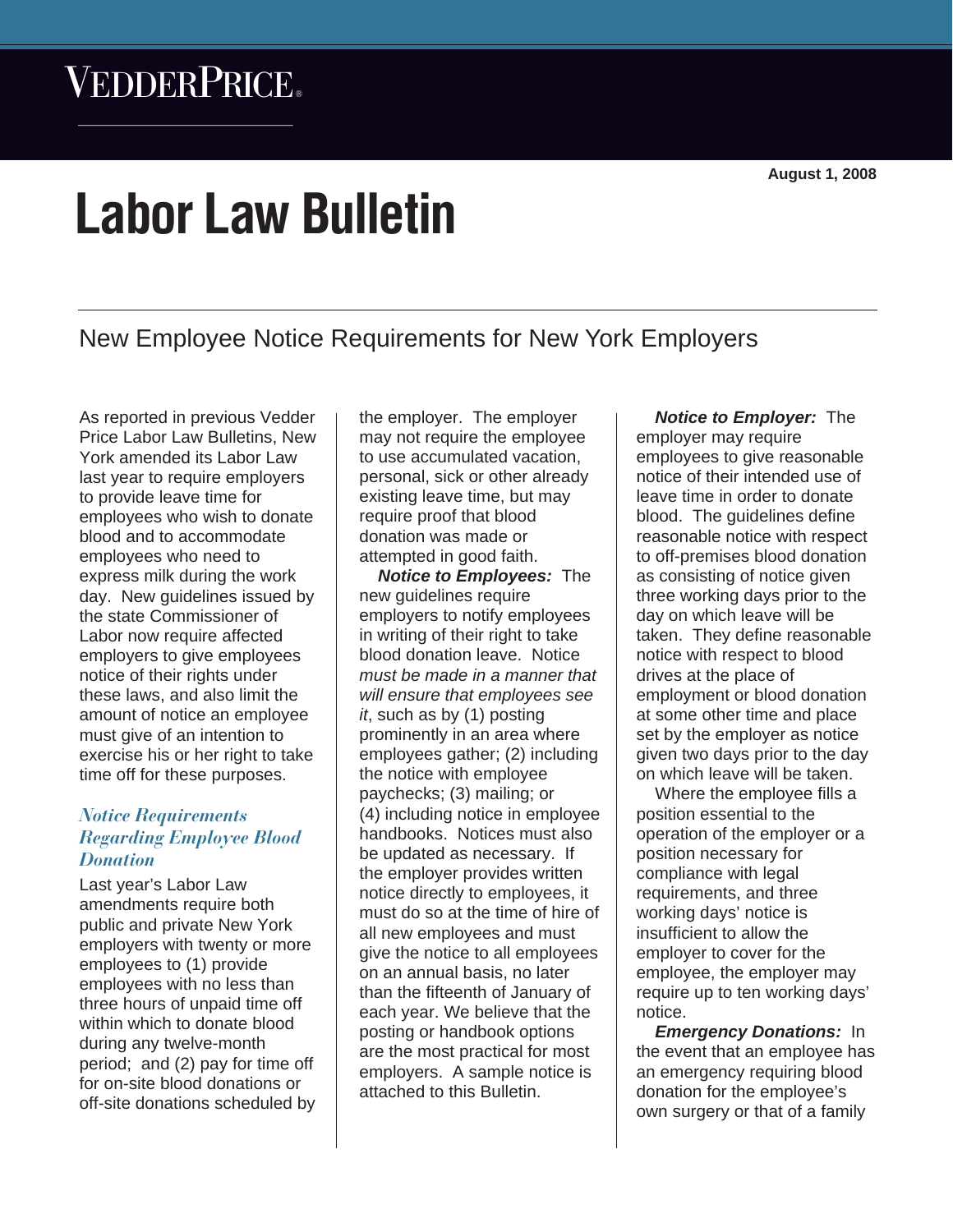member, employers must provide reasonable accommodations for a shorter notice period.

## *Notice Requirements Regarding Rights of Nursing Mothers*

The Labor Law amendments also require all public and private New York employers, *regardless of their size*, to provide reasonable unpaid break time—at least once every three hours, depending on need, for 20 to 30 minutes, depending on proximity of location—or to permit an employee to use paid break time or meal time each day to allow her to express breast milk for her nursing child for up to three years following the child's birth. The employer must make reasonable efforts to provide a room or other location in close proximity to the work area, where an employee can do so in privacy. No employer may discriminate in any way against an employee who chooses to express breast milk in the workplace.

*Notice to Employees:* The new guidelines require written notification of these rights to employees who are returning to work following the birth of a child. Such notice may either be provided individually to affected employees or to all employees through publication in the employee handbook or posting in a central location.

*Notice to Employer:* An employee wishing to avail herself of this benefit must provide her employer with

advance notice. Such notice shall preferably be provided to the employer prior to the employee's return to work following the birth of the child, in order or allow the employer an opportunity to establish a location and to schedule time off if multiple employees need time off for this purpose.

*"Reasonable Efforts":* The employer's duty to make "reasonable efforts" to provide a room or other private location for the expression of breast milk is extensively discussed in the guidelines: the employer must provide such a location as long as doing so is neither "significantly impracticable, inconvenient or expensive," with a list of factors to be weighed in making that determination. The location may *not* be a restroom or toilet stall.

If you have any questions about the new guidelines, the previously enacted laws, or about New York employment law in general, please contact Alan Koral (212-407-7750), Neal Korval (212-407-778), Jonathan Wexler (212-407- 7732), Daniel Green (212-407- 7735), or any other Vedder Price attorney with whom you have worked. We would be happy to help you in drafting employee notices or reviewing your existing policies to determine whether they are in compliance with the law and administrative regulations.  $\blacksquare$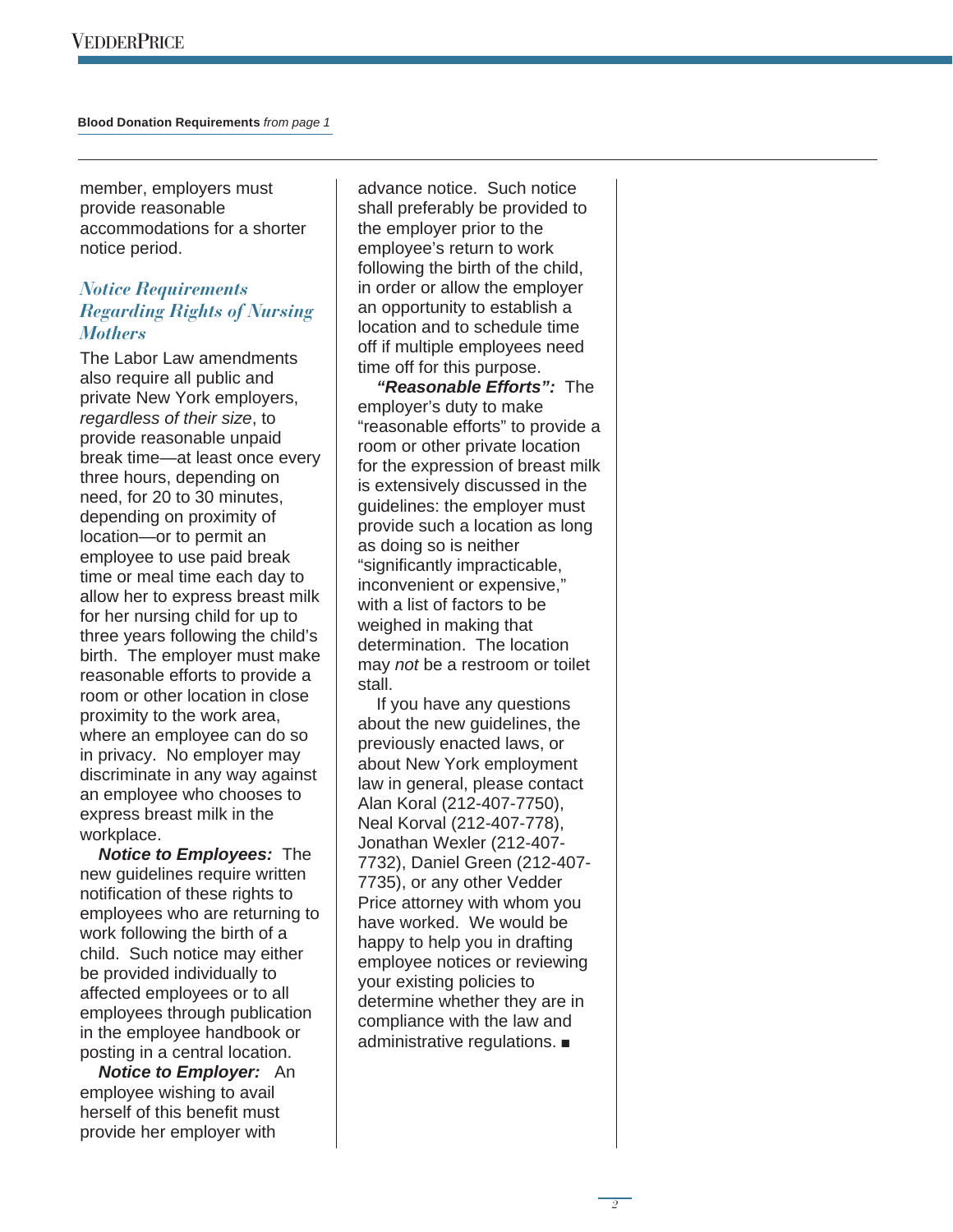# *Notice Regarding Rights of Employees Donating Blood*

You are entitled to no less than three hours of unpaid leave time within which to donate blood during any twelve-month period. Leave taken for on-site blood donations or off-site donations scheduled by **[company name]** will be paid and **[company name]** will not require you to use accumulated vacation, personal, sick or other already existing leave time. **[company name]** may require you to show proof of your blood donation in the form of a notice of blood donation (or of a good-faith effort at blood donation) from the blood bank, or some other documentation sufficient to the purpose.

You must provide reasonable notice of your intended use of leave time to donate blood. If you intend to donate blood off-site, you must provide **[company name]** with notice of your need for leave at least three working days prior to the day on which the leave will be taken. If you intend to participate in a blood drive taking place on-site or at some other time and place set by **[company name]** you must provide **[company name]** with notice of your need for leave at least two days prior to the day on which the leave will be taken.

If your position is deemed essential to **[company name]**'s operations or to its compliance with legal requirements, and three working days' notice is insufficient to allow for your position to be filled during your absence, **[company name]** may require that you provide notice of up to ten days, but no longer than is necessary to temporarily fill your position.

In the event that you experience an emergency requiring that you donate blood for your own surgery or that of a family member, **[company name]** will seek to provide reasonable accommodations for a shorter notice period.

*3*